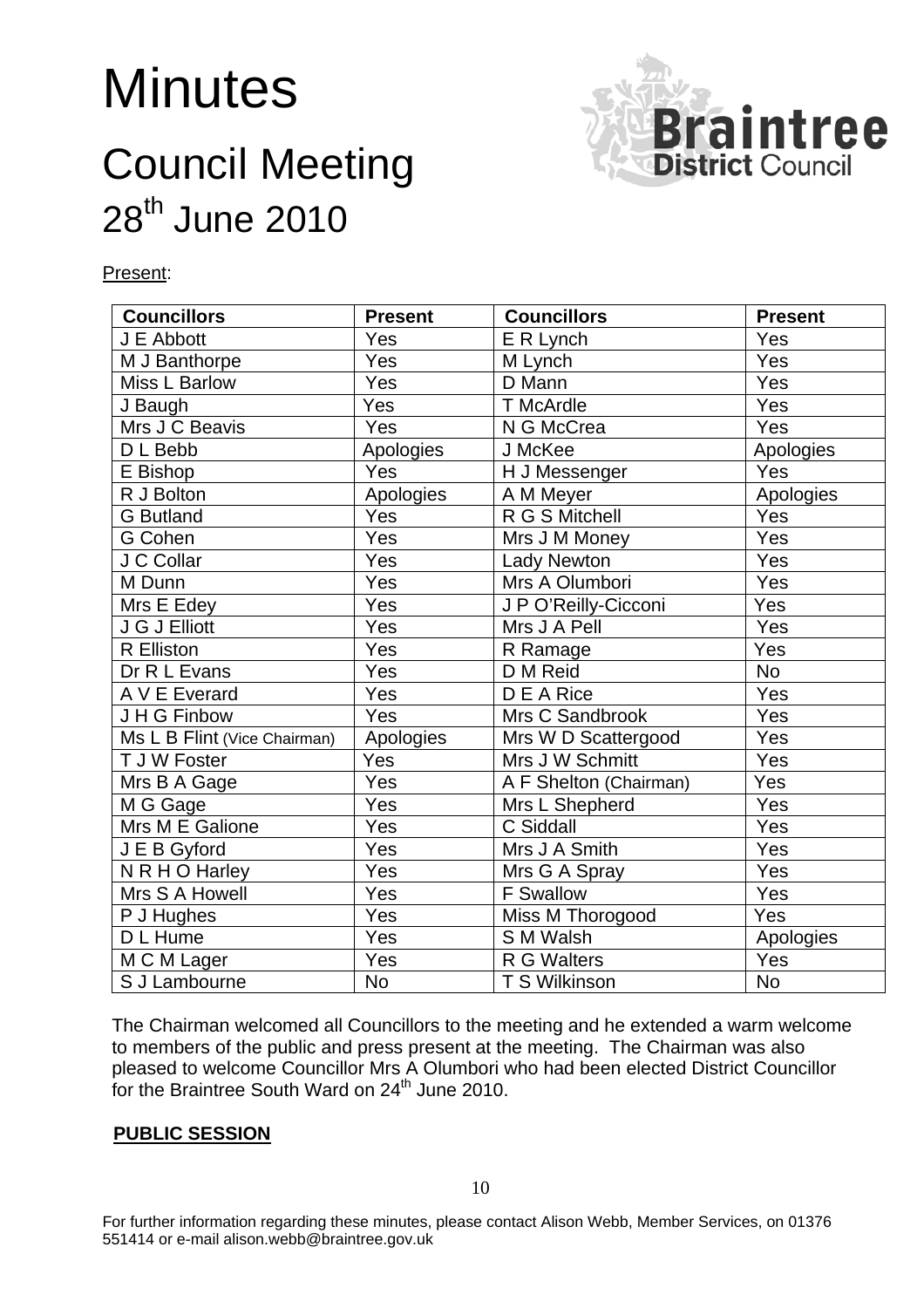# 15 **CHAIRMAN'S ANNOUNCEMENTS**

The Chairman referred to the following announcements:-

# **Chairman's Charities for the Civic Year 2010-11**

 The Chairman announced that he would be supporting the following Charities for the Civic Year 2010-11

Marie Curie Cancer Care Braintree District Mencap Society

# **Luard Family Donation**

On 15<sup>th</sup> May 2010 on behalf of Braintree District Museum, the Chairman had received a cake knife and a silver-plated food warmer donated by two greatgranddaughters of Admiral Sir William Garnham Luard who had lived in Witham during the  $19<sup>th</sup>$  Century. After a distinguished naval career, the Admiral had become President of the Royal Naval College at Greenwich and had been knighted by Queen Victoria in her Diamond Jubilee year. After retirement, the Admiral had served as a Justice of the Peace and he had been an active member of the Court of Quarter Sessions. He died in 1910.

# **Golf Day**

The Chairman indicated that his Charity Golf Day would be held at Braintree Golf Club on Wednesday, 4<sup>th</sup> August 2010.

# **Engagements of Chairman and Vice-Chairman**

The list of events attended by the Chairman and Vice-Chairman since the Annual meeting of the Council held on 10<sup>th</sup> May 2010 was noted.

# 16 **DECLARATIONS OF INTEREST**

INFORMATION: The following interests were declared:-

Councillor Miss L Barlow declared a personal interest in Agenda Item 7 Policy Recommendations and References – Committees Public Session (Witham Local Committee,  $18<sup>th</sup>$  May 2010 - Taking Forward Local Priorities 2010-11 – Access to Health Services) as she was a Member of Witham Town Council which had commented on health provision in Witham.

Councillor M C M Lager declared a personal interest in Agenda Item 7 Policy Recommendations and References – Committees Public Session (Witham Local Committee,  $18^{th}$  May 2010 - Taking Forward Local Priorities 2010-11 – Access to Health Services) as he was a Member of Witham Town Council which had commented on health provision in Witham.

Councillor E Lynch declared a personal interest in Agenda Item 7 Policy Recommendations and References – Committees Public Session (Witham Local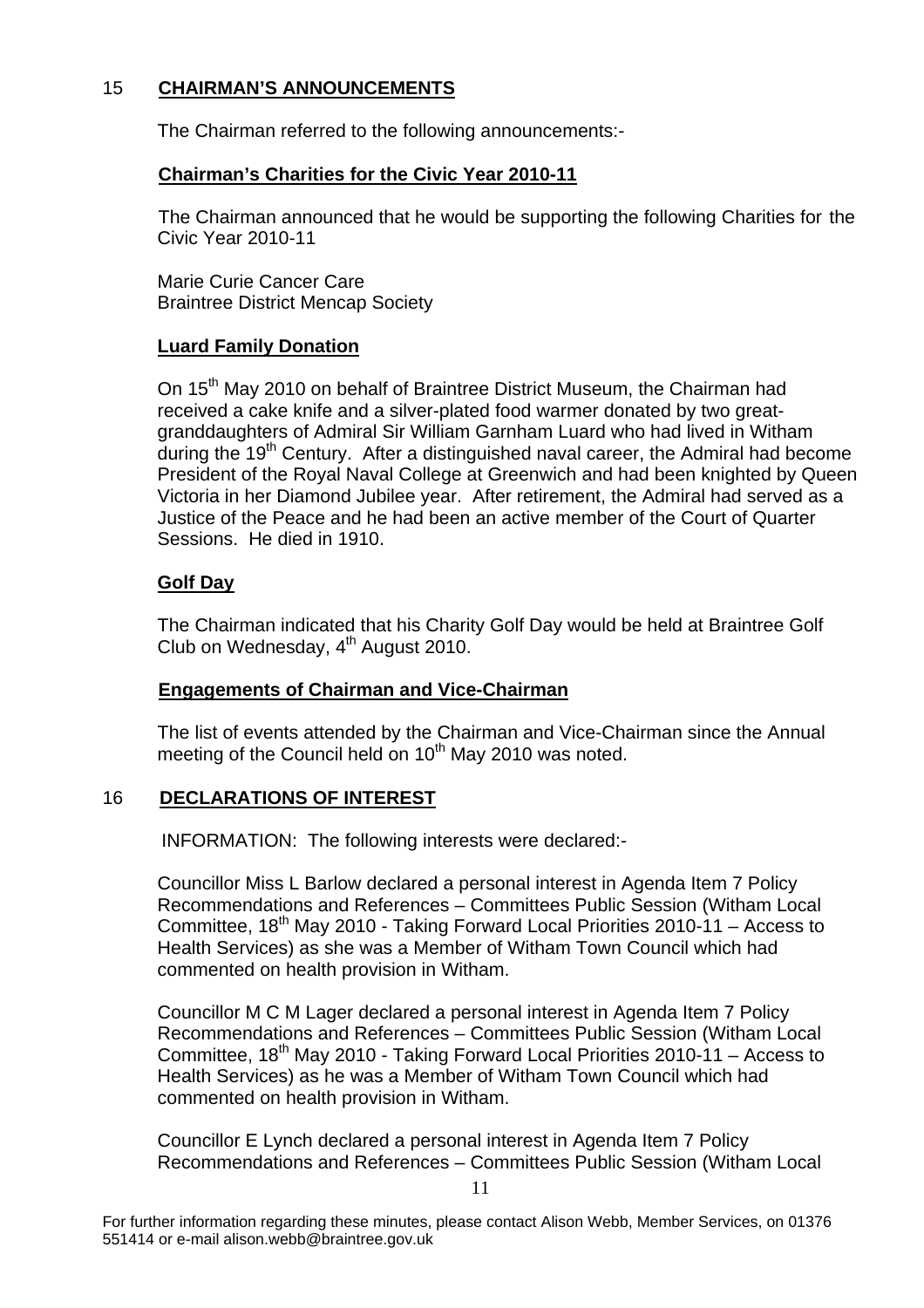Committee,  $18<sup>th</sup>$  May 2010 - Taking Forward Local Priorities 2010-11 – Access to Health Services) and as he was a non-Executive Director of NHS Mid-Essex, a personal interest in Agenda Item 9 (i) Questions by Members - Reports from the Leader and Cabinet Members (Housing and Well-Being) as he was an Executive Member of the League of Friends of Braintree Community Hospital, and a personal interest in Agenda Item 11 Riverside, Braintree (Private Session) as he lived opposite the Managing Director of the development company. Councillor Lynch remained in the meeting, but he did not take part in the discussion, or vote on the latter item.

Councillor Mrs J A Money declared a personal interest in Agenda Item 7 Policy Recommendations and References – Committees Public Session (Witham Local Committee,  $18^{th}$  May 2010 - Taking Forward Local Priorities 2010-11 – Access to Health Services) as she was a Member of Witham Town Council which had commented on health provision in Witham.

Councillor Lady Newton declared a personal interest in Agenda Item 7 Policy Recommendations and References – Committees Public Session (Witham Local Committee,  $18<sup>th</sup>$  May 2010 - Taking Forward Local Priorities 2010-11 – Access to Health Services) as she was a non-Executive Director of NHS Mid-Essex.

In accordance with the Code of Conduct all Members remained in the meeting for these items and took part in the debate and decision thereon, unless stated otherwise.

# 17 **MINUTES**

DECISION: That the minutes of the Council meeting held on 10<sup>th</sup> May 2010 be approved as a correct record and signed by the Chairman.

# 18 **QUESTION TIME**

INFORMATION: There were two statements made, a summary of which is contained in the Appendix to these Minutes.

# 19 **A120 PETITION**

INFORMATION: Mr J Lewis presented a petition signed by 2377 people expressing serious concerns about the junction of the A120 Coggeshall bypass with the B1024 (Colne Road). The petition had the support of the District Councillors representing the Coggeshall and North Feering Ward and Three Colnes Ward, the Parish Councils of Coggeshall and Earls Colne, and the two local Members of Parliament. The petitioners urged the District Council to have early discussions with the Highways Agency with a view to seeking improvements to the junction.

Mr Lewis highlighted the serious accidents which had occurred at the junction and numerous other accidents that had occurred but which had not been recorded officially. Mr Lewis pointed out that there were seven places along the Coggeshall bypass where pedestrians were able to cross the road, including this junction, which added to the safety issues. Mr Lewis proposed that the introduction of a 40 mph speed limit along a two kilometre stretch of the A120 from its junction with Ambridge Lane (grid reference TL 842 233) to the Essex Way crossing (TL 859 232); and the redesign of road markings at the junction to provide traffic waiting to cross with a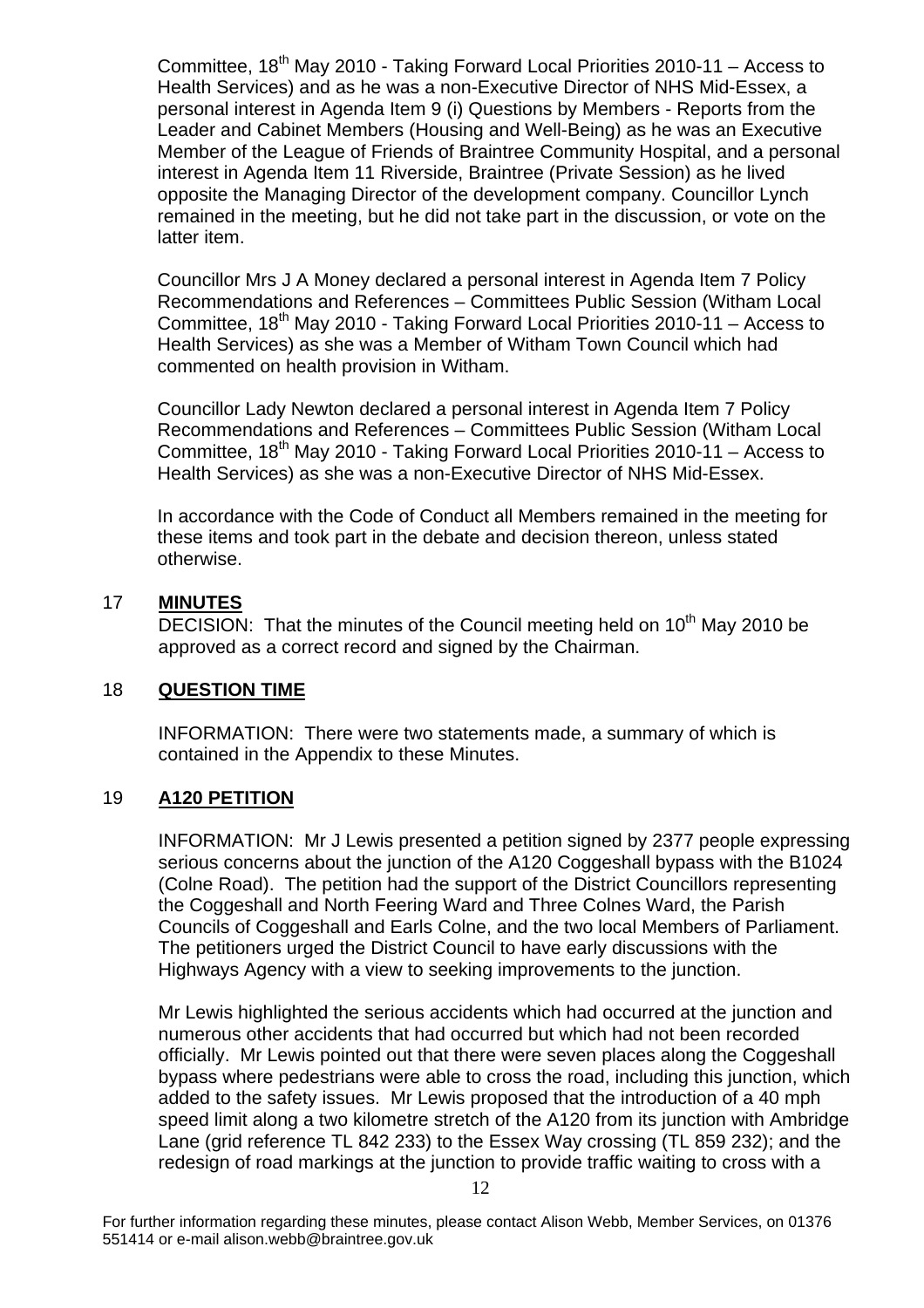clearer view around traffic waiting to turn should be implemented to improve the safety of the junction. Mr Lewis asked the Council to support these proposals.

Members thanked Mr Lewis, and others who had been involved, for the petition which had been the first to be considered by full Council under new petition procedures adopted at the Annual Meeting. Members agreed that the layout of the A120/B1024 junction was flawed and that a fundamental redesign was required. Accidents had occurred at the junction within weeks of it opening and currently accidents occurred on a weekly basis. In particular, problems were experienced when vehicles, especially HGVs travelling to and from nearby industrial estates, were stationary in the centre of the road and the vision of drivers was obscured, or there was nowhere to wait safely. Local people had to use the junction on a regular basis and many had been traumatised through witnessing accidents. It was agreed that the layout of the junction was very complicated and that accidents often occurred not because of speeding, but when drivers frustrated at having to wait for a gap in the traffic in order to cross, or access the A120, took chances. It was suggested that in addition to requiring a reduction in the speed limit to 40 mph to coincide with the limit at Bradwell and Marks Tey, that average speed cameras should also be installed. The petition was unanimously supported by the Council

It was reported that discussions had been held between Braintree District and Essex County Councils for more than 15 years about accidents at this junction and safety improvements required. However, the Government had announced their intention to cut funding on transport infrastructure, which meant that there would be no funding for a new off-line A120, or major improvements to the road. Safety issues would not therefore be solved by a major infrastructure scheme to improve the A120 east of Braintree.

Councillor Harley, Cabinet Member for Enterprise and Culture, concluded the debate on this issue by acknowledging the widespread concern about the safety of the junction. Councillor Harley stated that the Leader and he had met recently with Essex County Council's Cabinet Member for Highways who had confirmed that the A120 was one of the biggest issues affecting the District. Councillor Harley indicated that a further meeting would be taking place with the County Council and also representatives of the Highways Agency, where the petition, the inadequacies of the A120/B1024 junction and the lack of investment in local infrastructure would be raised with a view to achieving a quick solution.

#### DECISION:

- (1) That the petition regarding the safety of the A120 Coggeshall bypass /B1024 (Colne Road) junction be supported.
- (2) That the safety of the junction be raised as a matter of utmost importance at a forthcoming meeting between representatives of Braintree District Council, Essex County Council and the Highways Agency with a view to road safety measures being introduced as soon as possible based on a suggested reduction in the speed limit to 40mph; the installation of average speed cameras, the redesign of carriage-way markings to enable traffic waiting to cross the junction to see around traffic waiting to turn; and greater investment in infrastructure.

# 20 **POLICY RECOMMENDATIONS AND REFERENCES (PUBLIC SESSION)**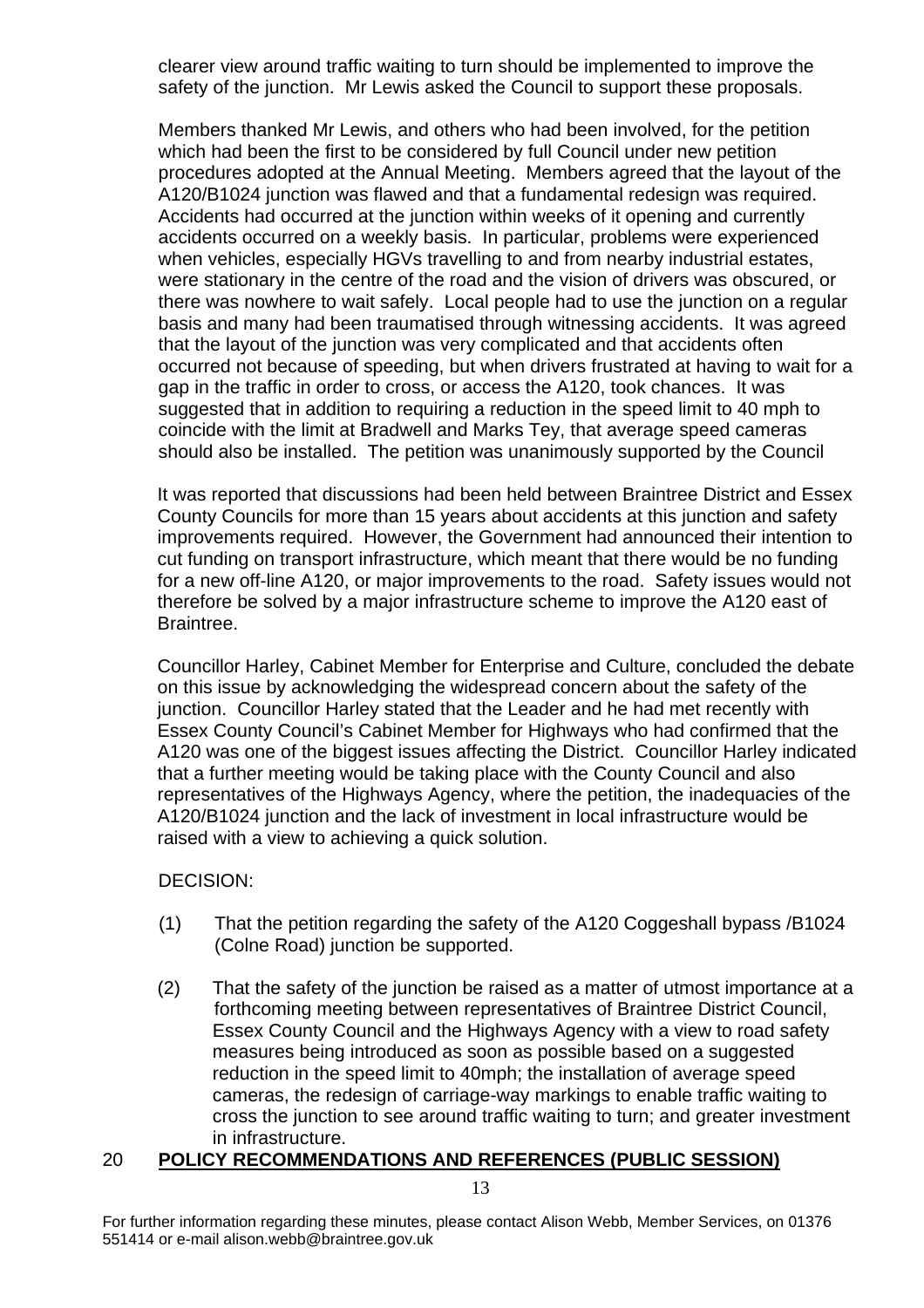INFORMATION: The following Recommendations were considered:-

# Witham Local Committee –  $18<sup>th</sup>$  May 2010

Minute 5 - Taking Forward Local Priorities 2010-11 – Access to Health Services

Councillor T J W Foster, Chairman of Witham Local Committee, presented the Recommendation of the Committee which was set out in paragraph (I) of the Decision. A motion to amend the Recommendation by the addition of the following words was moved by Councillor Gyford and seconded by Councillor Dr Evans:-

'Specifically, greater GP provision; local access to minor injuries clinics; a diversity of medical testing locally; out of hours walk-in clinic; oncology and other outpatient clinics held locally'

On being put to the vote the amendment was declared CARRIED.

 In discussing this item, Councillor Butland stated that he would write to the Chairman of NHS Mid-Essex requesting an early meeting with a view to resolving the issues, and that he would report back to the Council.

DECISION: That the Council press NHS Mid-Essex, through the Local Strategic Partnership, to improve Health Service facilities in the Witham area, specifically, greater GP provision; local access to minor injuries clinics; a diversity of medical testing locally; out of hours walk-in clinic; oncology and other outpatient clinics held locally.

# Licensing Committee –  $19<sup>th</sup>$  May 2010

Minute 8 - Regulation of Lap Dancing and Other Sexual Entertainment Venues

Councillor M J Banthorpe, Chairman of the Licensing Committee, presented the Recommendation of the Committee, subject to its amendment by the addition of the words 'and the Monitoring Officer authorised to make the necessary amendments to the Constitution'.

DECISION: That the amendment to Schedule 3 of the Local Government (Miscellaneous Provisions) Act 1982 be adopted and the Monitoring Officer authorised to make the necessary amendments to the Constitution'.

# Halstead Local Committee –  $26<sup>th</sup>$  May 2010

Minute 6 - Local Committee Budget and Priorities

 Councillor Mrs J A Pell, Vice-Chairman of Halstead Local Committee, presented the Recommendation of the Committee which was set out in paragraph (2) of the Decision.

In discussing this item, Councillors acknowledged that all public services would be facing severe budget constraints and changes to the delivery of their services over the forthcoming year and that it would be beneficial to speak to not only the Police,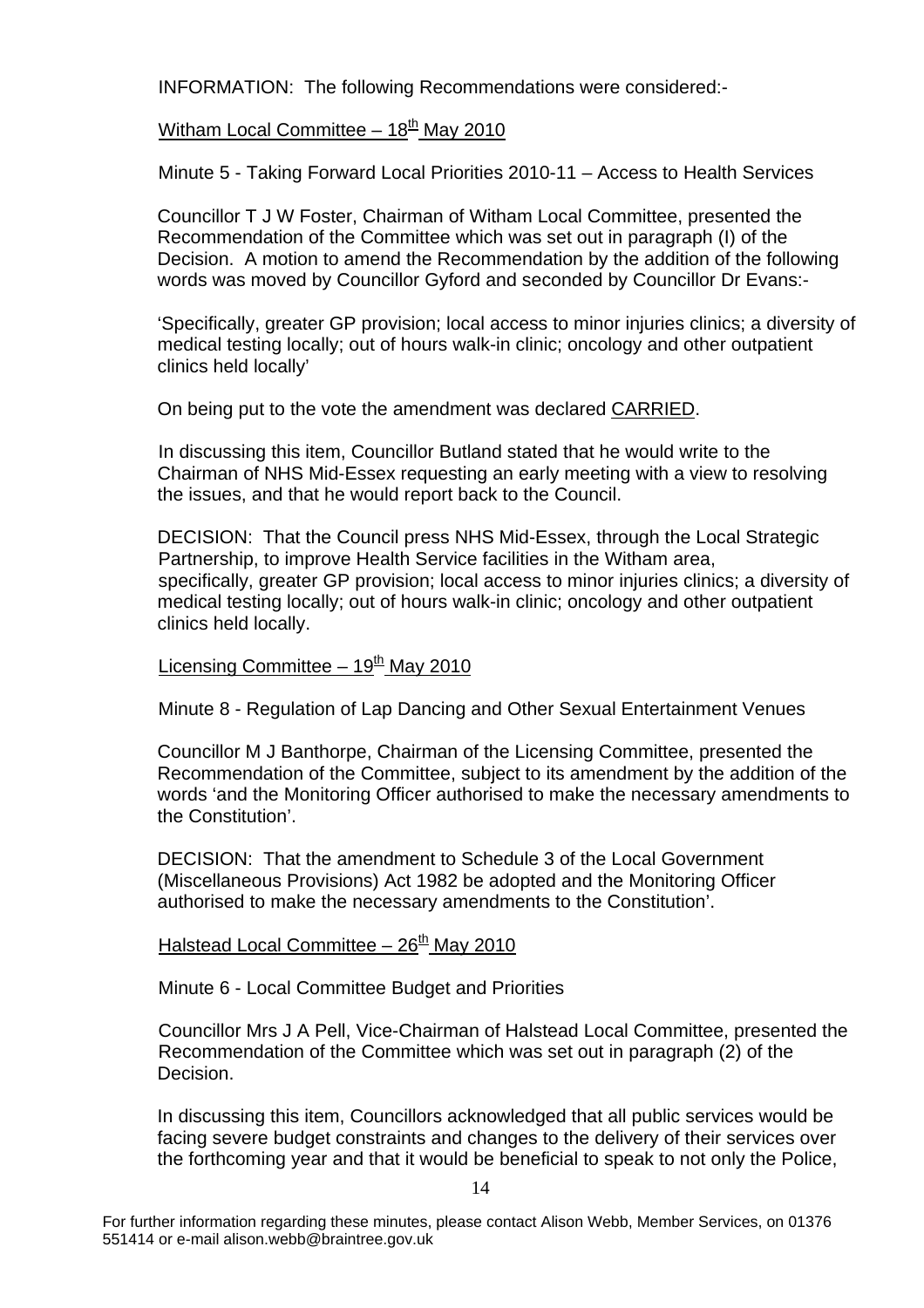but to other service providers also. In the circumstances, it was suggested that a joint meeting should be arranged between the Council and representatives of other public services, including services provided by private companies (eg. bus services), at which Members would be able to ask questions. This meeting would be arranged for September/October 2010.

The Recommendation of Halstead Local Committee was amended and the following decision was made:-

DECISION: That a joint meeting between the Council and representatives of other public services, including the Police and services provided by private companies, be arranged for September/October 2010.

# Cabinet –  $14^{\underline{th}}$  June 2010

Minute 7 - Financial Report

 Councillor Lager, Cabinet Member for Efficiency and Resources, presented the Recommendation of the Cabinet which was set out in paragraph (6) of the Decision.

DECISION: That the costs of holding vacant Mayland House, Witham, and 19/21 Bocking End, Braintree be met from the General unallocated balance until decisions are made and action taken on their future.

Local Development Framework Panel - 23rd June 2010

Growth Area Funding - Proposals for Expenditure

The Chairman reported that this item had been withdrawn from the Agenda as the Local Development Framework Panel had made its decision under delegated powers, which did not require referral to the Council.

#### 21 **STATEMENTS BY MEMBERS (PUBLIC SESSION)**

INFORMATION: No statements were made.

#### 22 **QUESTIONS BY MEMBERS (PUBLIC SESSION)**

#### (i) **Reports from the Leader and Cabinet Members**

INFORMATION: Consideration was given to the written reports of the Leader and Cabinet Members.

Councillor Butland, Leader of the Council

In presenting his report, Councillor Butland stated that the Council would be facing a year of severe budget constraints which would have a significant impact on the provision of services. Whilst a clear position on this would not be known until the Autumn, notification had already been received that some grants would not be forthcoming. A process had already started to review the current costs of providing the Council's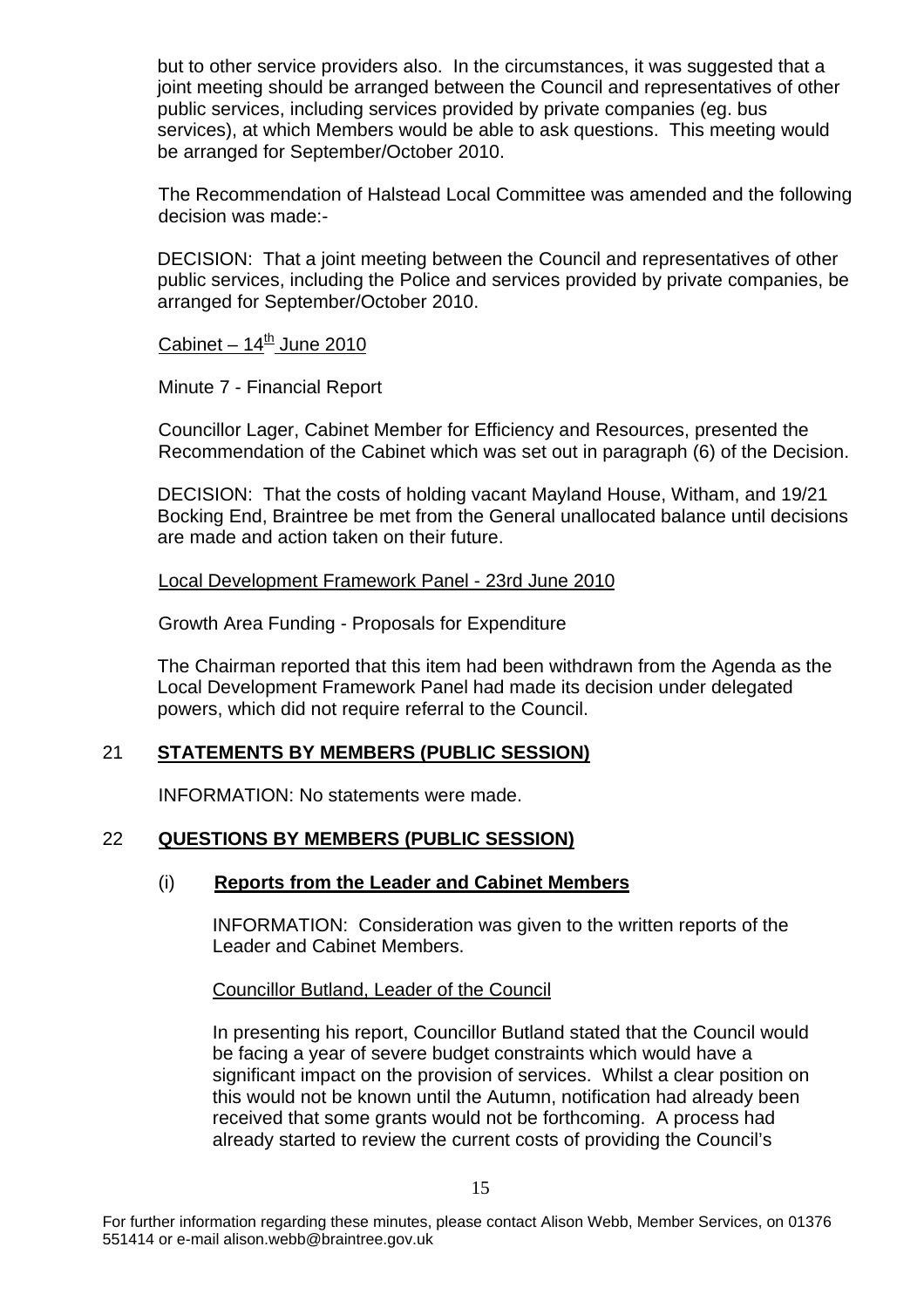statutory services, which might result in a reduction in the level of service and/or non-statutory services being lost.

The following points were made and questions asked in response to Councillor Butland's report:-

In response to Councillor Butland's statement about budget constraints and the difficult decisions which would have to be made about finances and services, Councillor M Gage invited all Members to attend forthcoming meetings of the Overview and Scrutiny Committee when these issues would be discussed.

Councillor Siddall queried whether the free swimming programme would continue? In response, Councillor Butland stated that the new coalition Government would stop this initiative with effect from 31<sup>st</sup> July 2010 and that the Council would terminate its scheme on the same date.

Councillor E Lynch queried whether the relocation of Braintree Community Centre was still part of the town centre redevelopment proposals. In response, Councillor Butland stated that the Community Centre was within the redevelopment area boundary, but that it was for the invited developers to decide whether to include it in their development briefs.

#### Councillor Mrs Beavis, Customers and Community Support

In presenting her report, Councillor Mrs Beavis emphasised the importance and value of work undertaken by volunteers within the community.

No questions were asked in response to Councillor Mrs Beavis' report.

#### Councillor Lager, Efficiency and Resources

In presenting his report, Councillor Lager reiterated the financial challenges which the Council would be facing and the need to focus on those services which the Council must provide. Councillor Lager indicated that potential savings and economies of scale could be achieved through procurement and joint working with other organisations and these would be investigated.

The following questions were asked in response to Councillor Lager's report:-

Councillor Dr Evans thanked Councillor Lager for his response to a question raised at the last Cabinet meeting regarding accident records. However, Councillor Dr Evans indicated that there was an outstanding point about health and safety training for Cabinet Members. Councillor Lager agreed to provide a written response.

#### Councillor Lady Newton, Housing and Well-Being

The following questions were asked in response to Councillor Lady Newton's report:-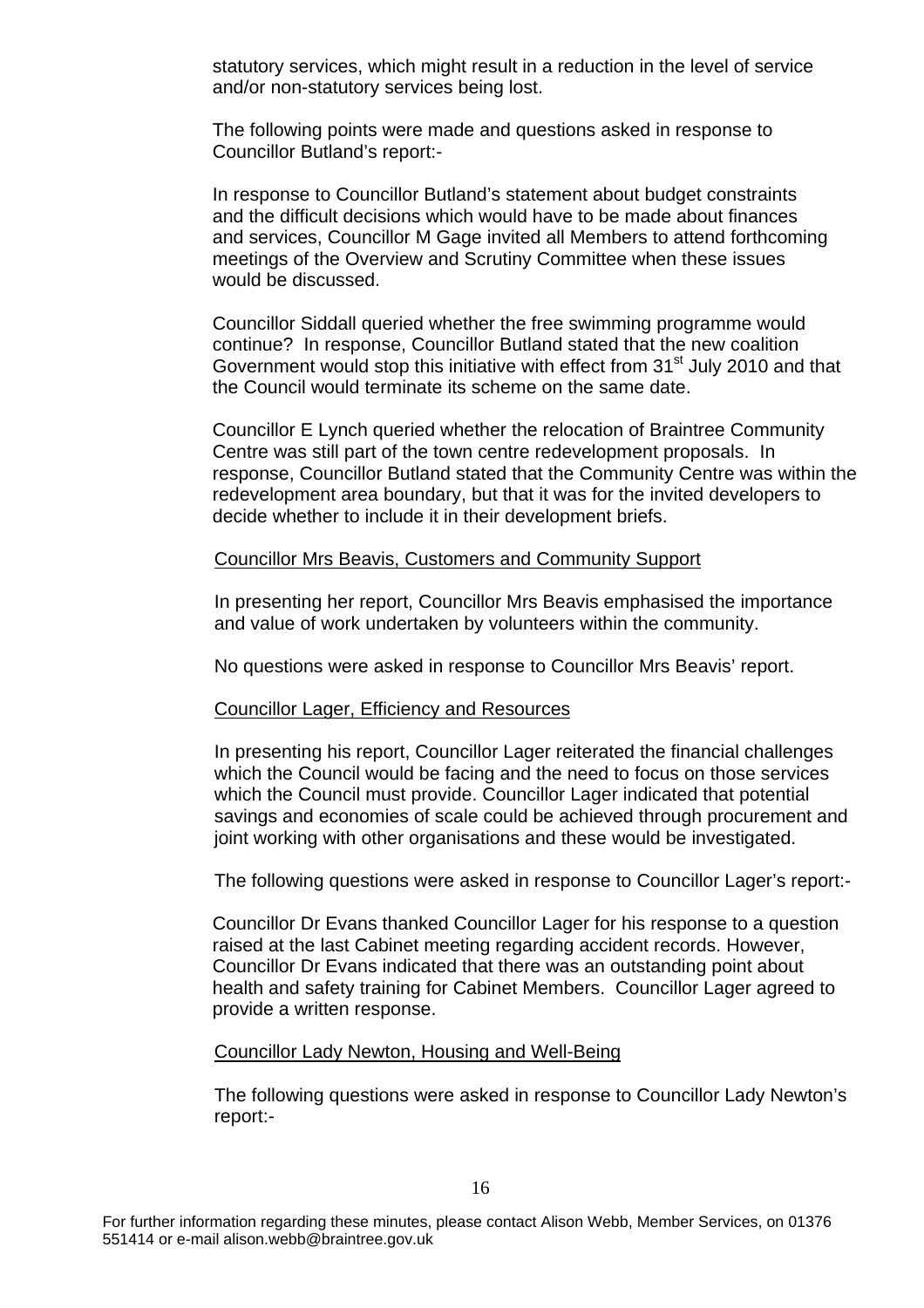Councillor Gyford indicated that there was no reference in Councillor Lady Newton's report, or the latest Forward Plan, to Witham Leisure Centre and he asked if the consultants were working on the design specification and if discussions were being held with the Academy Enterprise Trust about joint use and management. Councillor Lady Newton stated that the consultants were working on the design and that this would be reported to the Cabinet in September 2010, but that no further discussions had been held with the Academy Enterprise Trust.

Councillor E Lynch queried what services had previously been provided at William Julien Courtauld and St Michael's Hospitals, Braintree and which were now being provided at the new Braintree Community Hospital, and what provision was being made for maternity services. Councillor Lady Newton stated that maternity services were being reviewed by NHS Mid-Essex and she agreed to send a written response, on this and about the other services provided, to all Councillors.

Councillor Ramage queried the time of the visit to the new extra care scheme for older people at Helen Court, Riverview, Witham on 2<sup>nd</sup> July 2010? Councillor Lady Newton indicated that this would be at 10.30am. Councillor Siddall stated that this was a fantastic facility and he queried whether similar schemes could be provided elsewhere in the District? Councillor Lady Newton stated that this had been a very complicated scheme and that the provision of similar schemes in the future would be challenging.

#### Councillor Mrs Schmitt, Clean, Green and Safe

In presenting her report, Councillor Mrs Schmitt stated that the Green Heart initiative had been officially launched across the District on  $18<sup>th</sup> 19<sup>th</sup>$  and  $26<sup>th</sup>$ June 2010.

The following questions were asked in response to Councillor Mrs Schmitt's report:-

Councillor Abbott queried why the hire charges for Silver End Village Hall had been increased by 150% as these were unsustainable for local community groups which used the facility? Councillor Abbott indicated that the nature of the Village Hall, which was a listed building, meant that its management by local groups was not feasible and he asked if the Council would agree to retain management of the Hall? In response, Councillor Mrs Schmitt stated that fees and charges had been subject to review as part of the budget process and that it was Council policy to withhold the increase in charges only where local management of community halls was taking place, which was not the case in Silver End.

Councillor M Gage asked if a 'no tolerance' approach to fly-posting was being enforced as part of the Green Heart initiative? In response, Councillor Mrs Schmitt stated that it was and that there was a system in place for reporting incidents.

Councillor Banthorpe asked if action was being taken by the Police, PSCOs and Community Wardens against people who cycle on paths? Councillor Mrs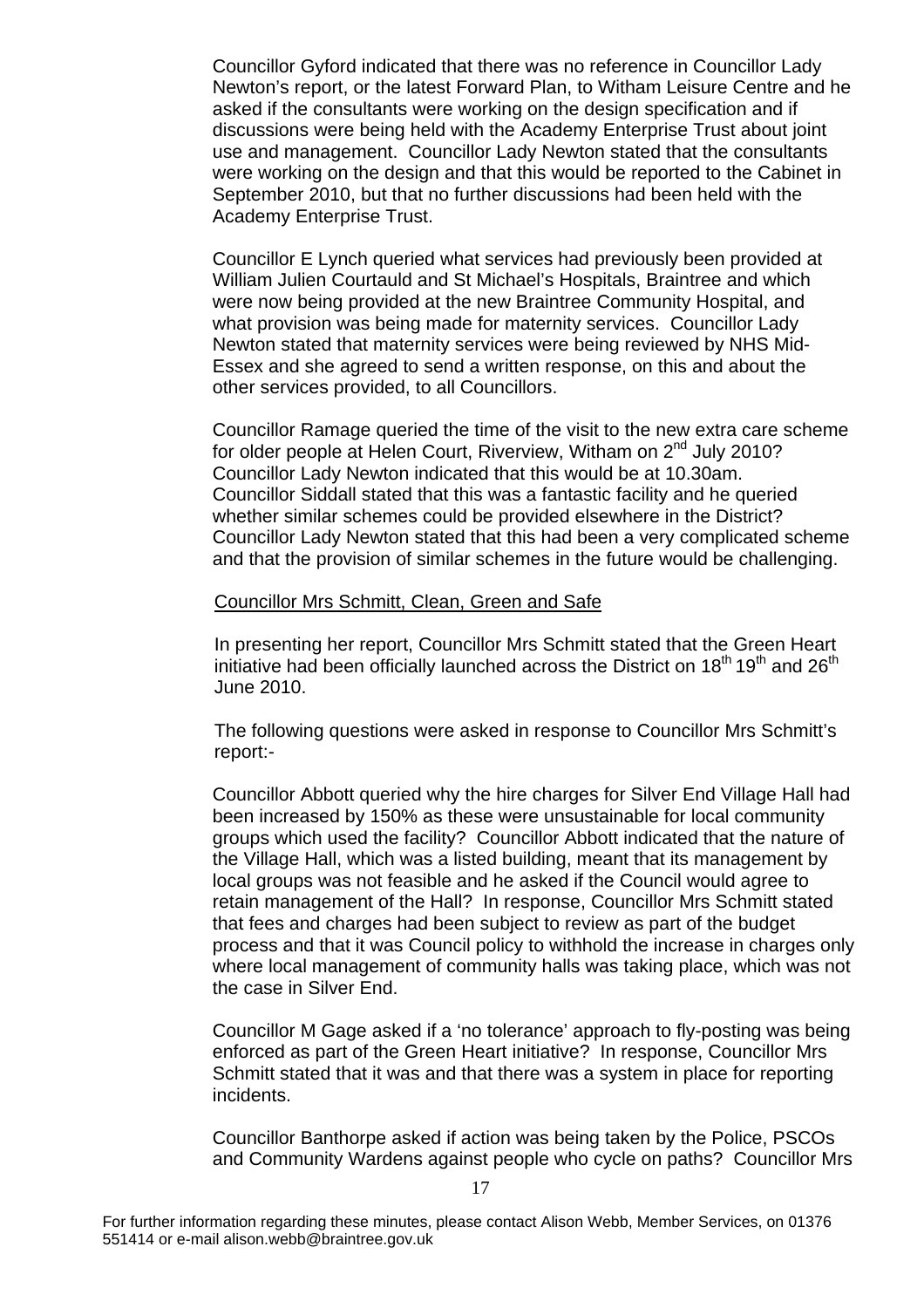Schmitt stated that the Police would be targeting this and she undertook to keep Members informed.

Councillor E Lynch asked if the Green Heart initiative included taking action to remove 'A' frames? Councillor Mrs Schmitt stated that 'A' frames were usually located on the highway, and that this issue would be addressed later in the campaign.

#### Councillor Walters, Environment and Sustainability

The following questions were asked in response to Councillor Walters' report:-

Councillor Hughes asked if the provision of solar panels could be extended to Essex County Council owned buildings in the Braintree District, and whether the Council would take responsibility if the new Riverside development in Braintree was to flood in the future? Councillor Walters indicated that the provision of solar panels was a commercial initiative, and that flood risks would be dealt with as part of the planning process for the development.

#### Councillor Harley, Enterprise and Culture

In presenting his report, Councillor Harley was pleased to report that the Local Development Framework Panel had agreed to allocate £40,000 of Growth Area Funding to improve access to Witham Station Car Park.

The following questions were asked in response to Councillor Harley's report:-

Councillor Abbott referred to the Government's proposed abolition of Regional Spatial Strategies and he asked if this would lead to the Council deleting its proposals for growth locations in Witham? Councillor Harley stated that this would have to be a District decision as part of the Local Development Framework process.

#### (ii) **Chairmen's Statements**

INFORMATION: No reports were made.

#### (iii) **Minutes of Meetings (Public Session)**

INFORMATION: Members were invited to raise any matters arising from meetings that had been held in Public Session since the Council meeting held on 12th April 2010.

Councillor E Lynch referred to Minute 5 (Housing Stock Transfer - Tracking the Promises) of the Cabinet meeting held on  $14<sup>th</sup>$  June 2010. Councillor Lynch indicated that at the meeting Phil Adams, Chief Executive of Greenfields Community Housing, had made a statement that Greenfields Community Housing could be building social housing for rent within the next 18 months. However, this point had not been recorded in the Minutes.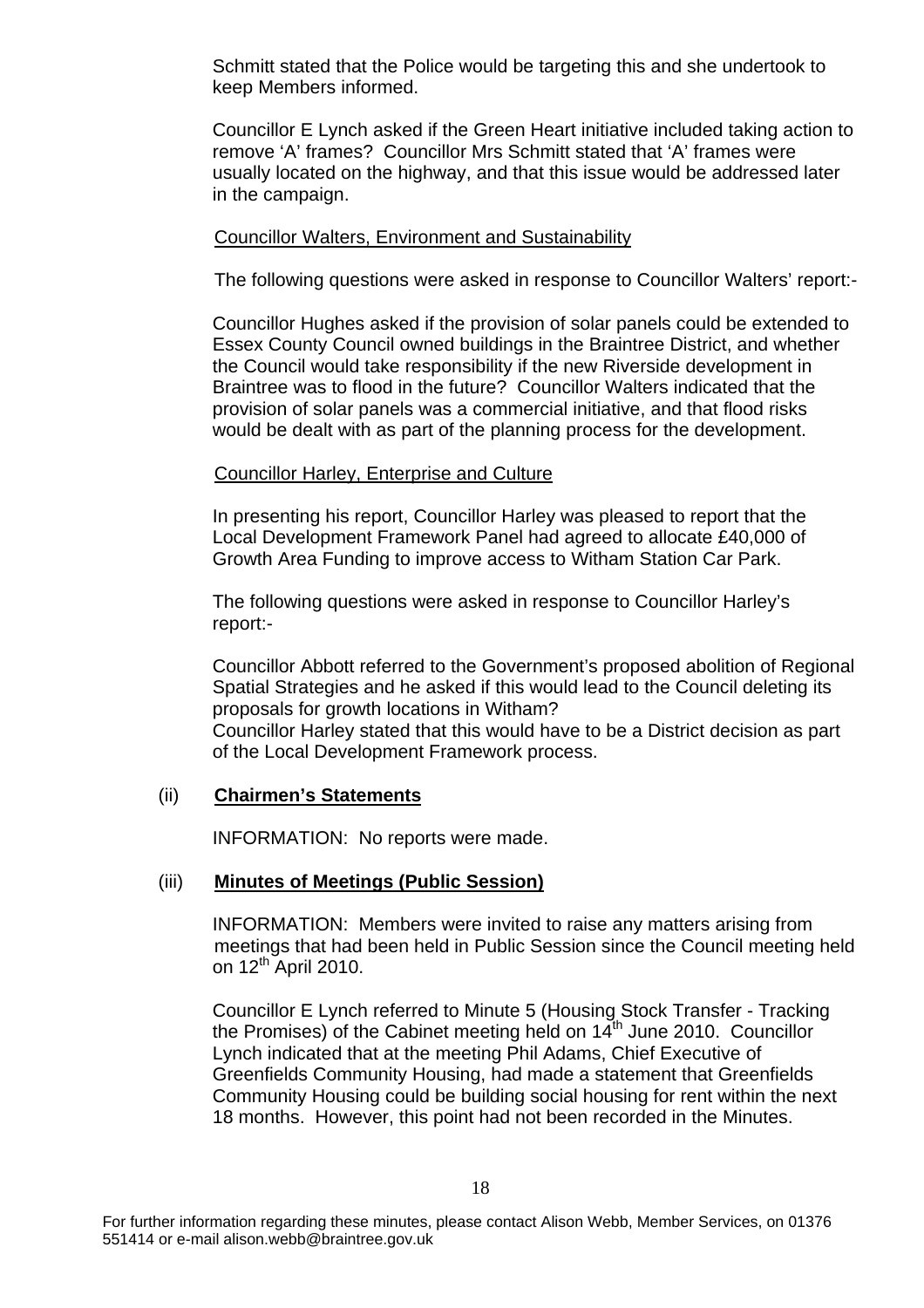Councillor Butland suggested that Councillor Dr Evans should raise this as an amendment when the Minutes are considered at the next Cabinet meeting. The Private Session Item 15 – Notes of the Appointment Panel Meeting held on 18<sup>th</sup> March 2010 - was taken under this item and noted.

# 23 **BUSINESS OF EXTERNAL ORGANISATIONS**

INFORMATION: There were no reports received from Council representatives on external organisations, or issues raised.

#### Exclusion of Public and Press: -

That under Section 100(A)(4) of the Local Government Act 1972, the public and press be excluded from the meeting for the following items of business on the grounds that they involve the likely disclosure of exempt information as defined in the relevant paragraphs of Part 1 of Schedule 12(A) of the Act.

*Although the following items were taken in Private Session the Minutes do not contain any confidential information and are therefore admissible in the public domain.* 

#### **PRIVATE SESSION**

# 24 **RIVERSIDE, BRAINTREE**

INFORMATION: It was reported that the Council had exchanged contracts for the sale of the Riverside site in Braintree to a development company on  $12<sup>th</sup>$  October 2009. Subsequently, the development company had reviewed and changed their development proposals for the site which had resulted in a significantly higher level of Section 106 Agreement planning contributions. These additional costs had impacted on the viability of the scheme and as a result the development company had sought to negotiate a reduction in the sale price.

It was noted that the Council's Planning Committee had approved the planning application for the revised scheme on 22nd June 2010.

DECISION: That a reduction in the sale price of the Riverside site, Braintree be approved, subject to the overage provisions detailed in the Agenda report.

# 25 **STATEMENTS BY MEMBERS (PRIVATE SESSION)**

INFORMATION: No statements were made.

#### 26 **QUESTIONS BY MEMBERS (PRIVATE SESSION)**

# (i) **Reports from the Leader and Cabinet Members**

INFORMATION: No reports were made.

#### (ii) **Oral Questions**

INFORMATION: There were none.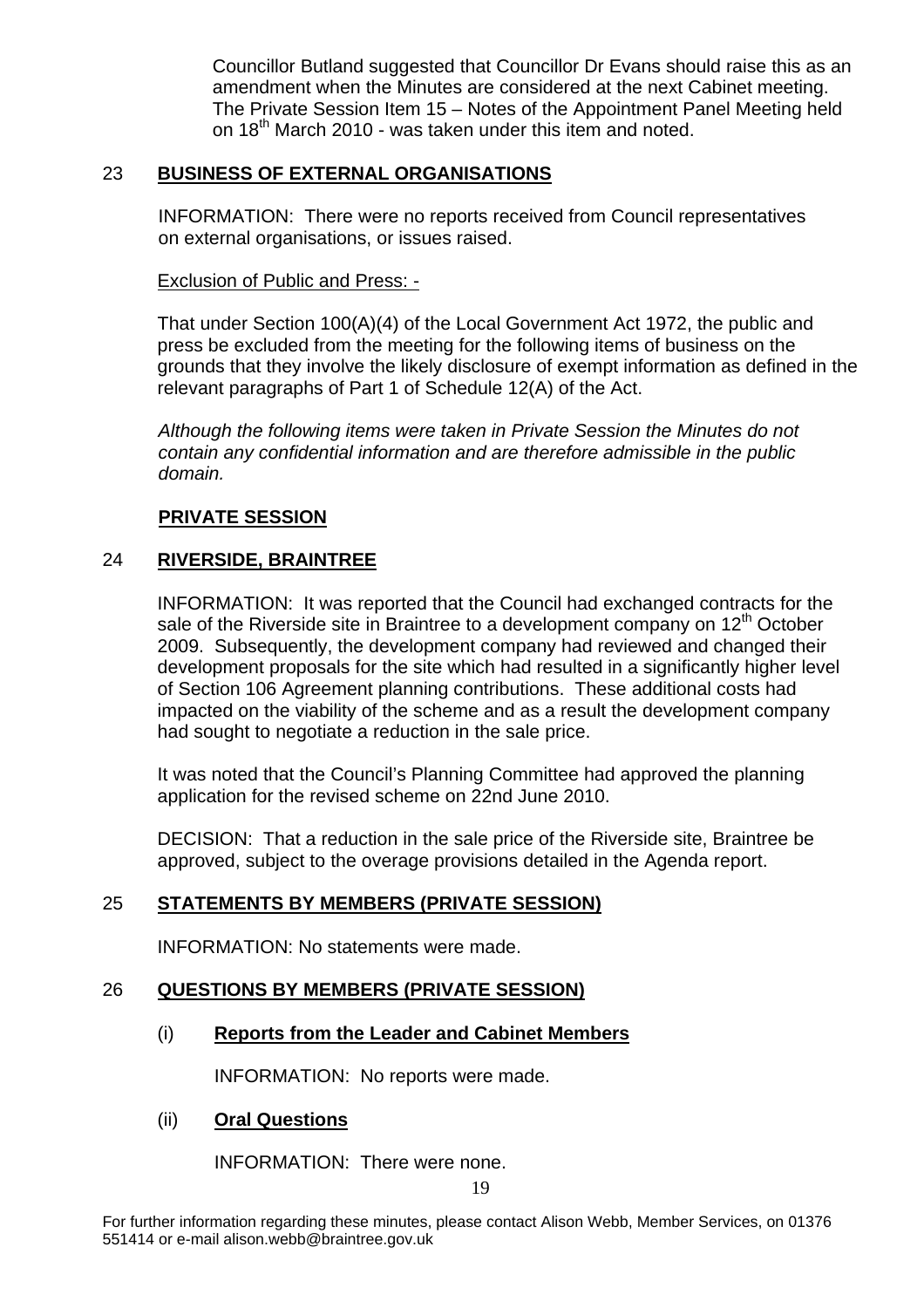#### (iii) **Chairmen's Statements**

INFORMATION: No reports were made.

# (iv) **Minutes of Meetings (Private Session)**

INFORMATION: Members were invited to raise any matters arising from meetings that had been held in Private Session since the Council meeting held on 12<sup>th</sup> April 2010. No issues were raised.

# 27 **POLICY RECOMMENDATIONS AND REFERENCES (PRIVATE SESSION)**

INFORMATION: The following Recommendations were considered:-

Cabinet –  $14<sup>th</sup>$  June 2010

Minute 21 - Affordable Housing – Allocation of Housing Capital

 Councillor Lager, Cabinet Member for Efficiency and Resources, presented the Recommendation of the Cabinet which was set out in paragraph (2) of the Decision.

DECISION: That authority be delegated to agree that capital funding be allocated to any scheme that is approved, subject to the agreement of the Cabinet Member for Efficiency and Resources.

Local Development Framework Panel - 23rd June 2010

Growth Area Funding – Proposed Purchase of Land

The Chairman reported that this item had been withdrawn from the Agenda as the Local Development Framework Panel had decided not to recommend the purchase of the land.

# 28 **APPOINTMENT PANEL**

 **INFORMATION:** This item was taken in Public Session (Minute 22 (iii) refers)

The meeting commenced at 7.15pm and closed at 9.32pm.

Councillor A F Shelton

(Chairman)